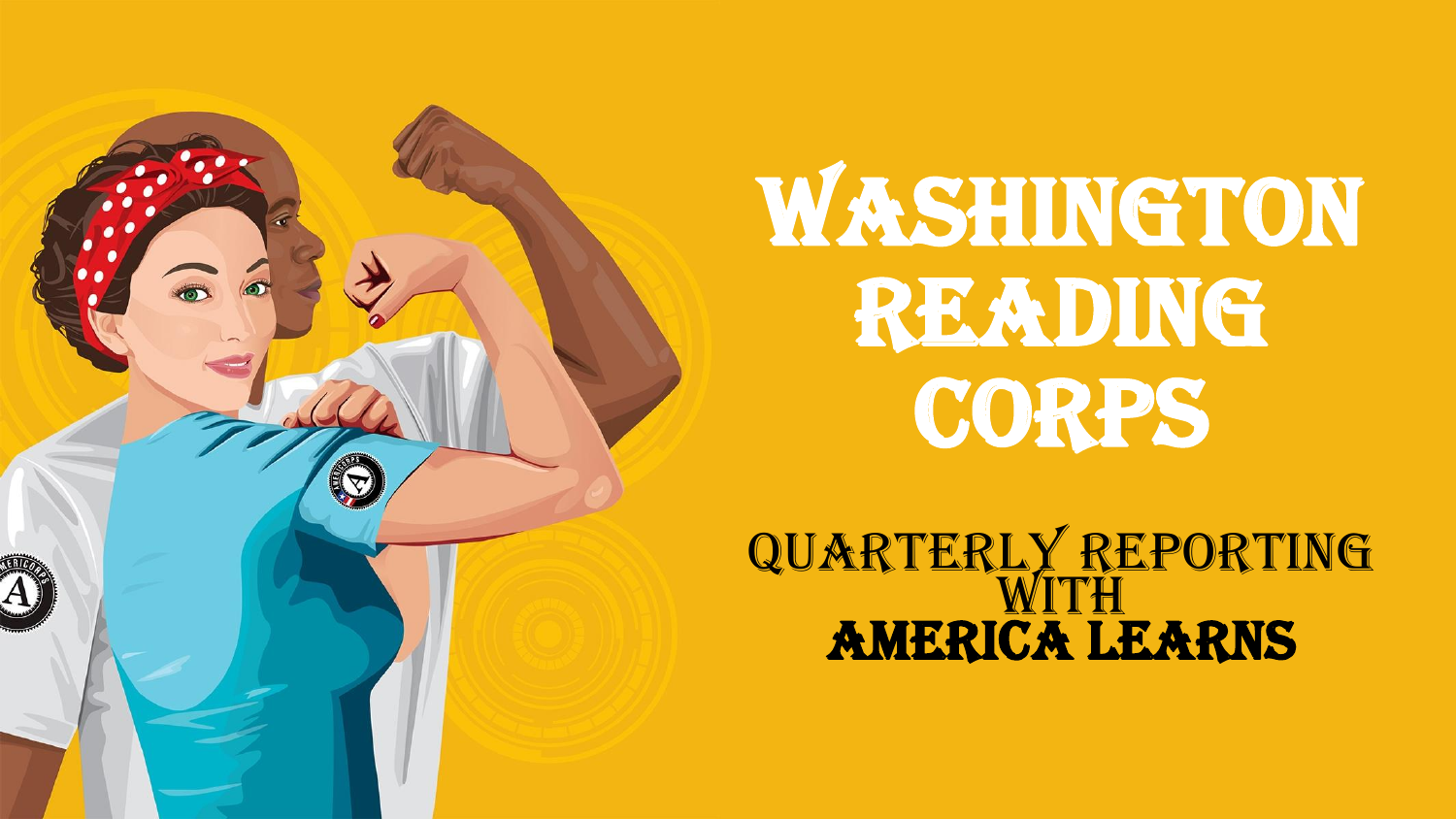## <span id="page-1-0"></span>AGENDA

| <b>Purpose of Quarterly Reporting</b>     | 3         |
|-------------------------------------------|-----------|
| <b>Due Dates</b>                          | 4         |
| <b>Logging In &amp; Updating Password</b> | $5 - 8$   |
| <b>Completing Quarterly Reports</b>       | $9 - 11$  |
| <b>Saving Quarterly Reports</b>           | 12        |
| <b>Submitting Quarterly Reports</b>       | 13        |
| <b>Reviewing Reports</b>                  | 14-15     |
| <b>Revising Submitted Reports</b>         | $16 - 17$ |
| <b>Technical Assistance</b>               | 18        |

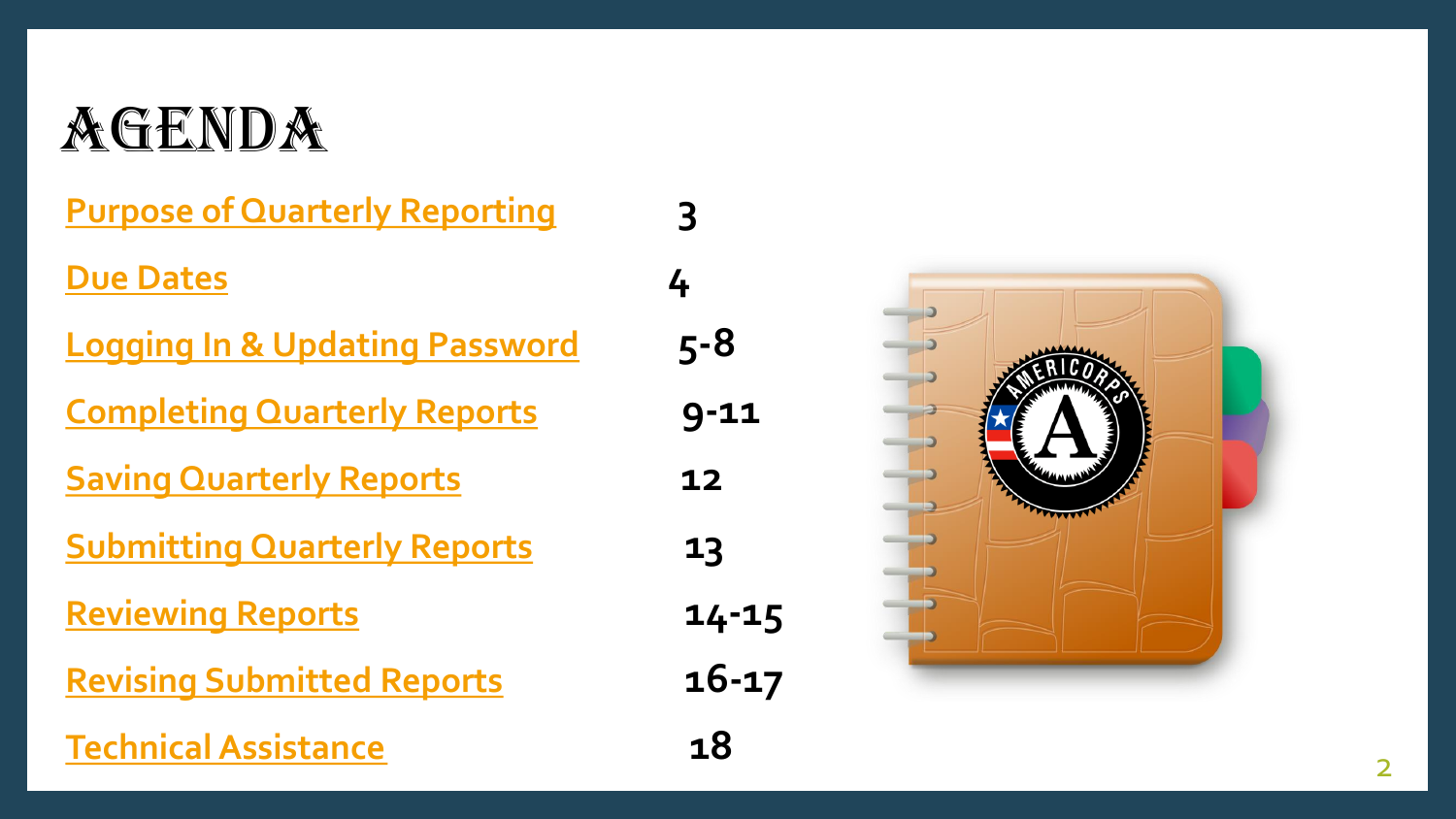

# <span id="page-2-0"></span>PURPOSE OF QUARTERLY REPORTING

We Collect Data To…

- 1. Stay informed about issues impacting sites
- 2. Recognize best practices
- 3. Stay on track to meet annual program goals

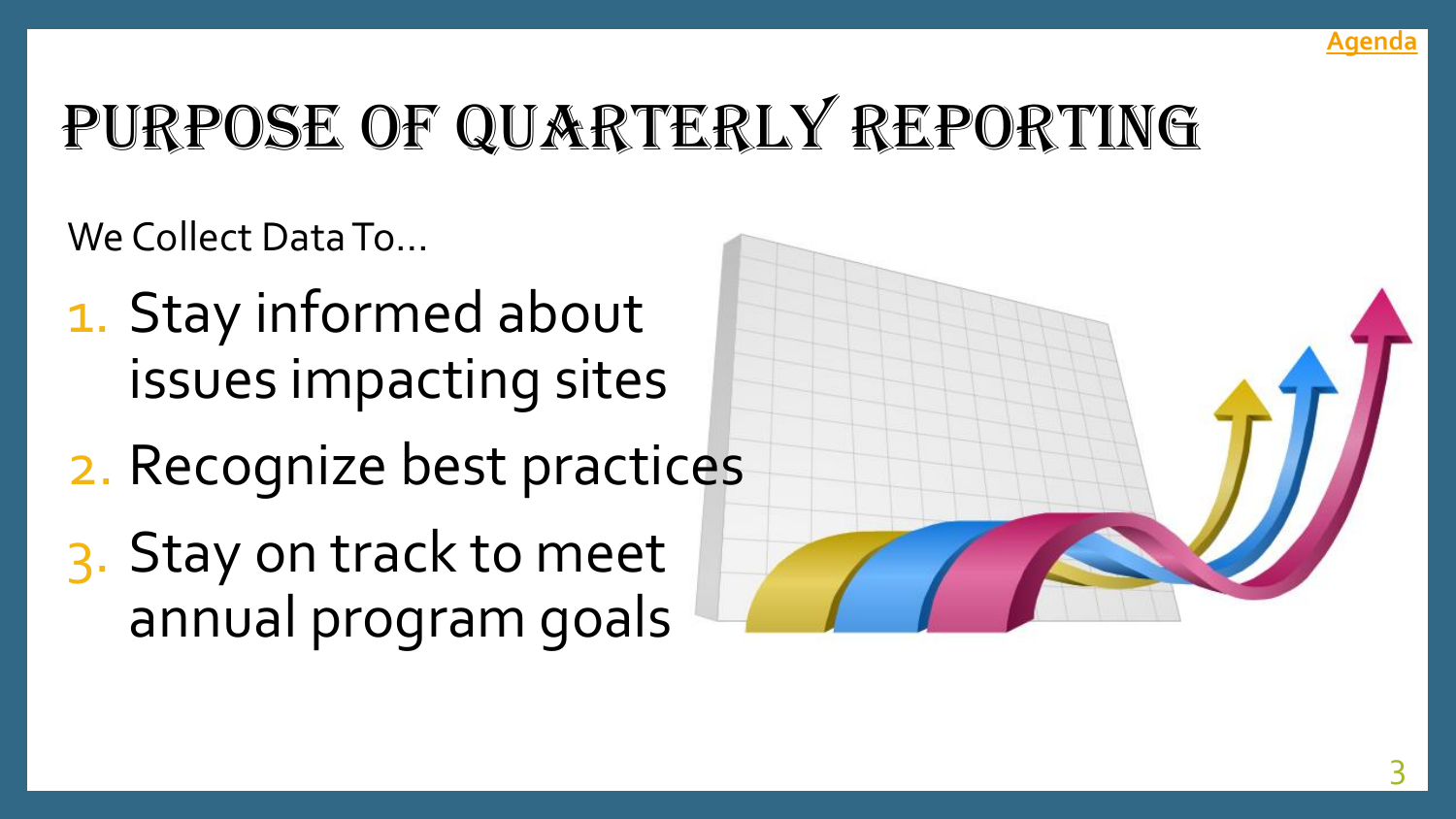

### <span id="page-3-0"></span>DUE DATES

Reports will be available at least 2 weeks before their respective due date.

The Quarterly Report due dates are:

- •Q1: December 16
- •Q2: March 16
- •Q3: June 16
- •Q4: September 15

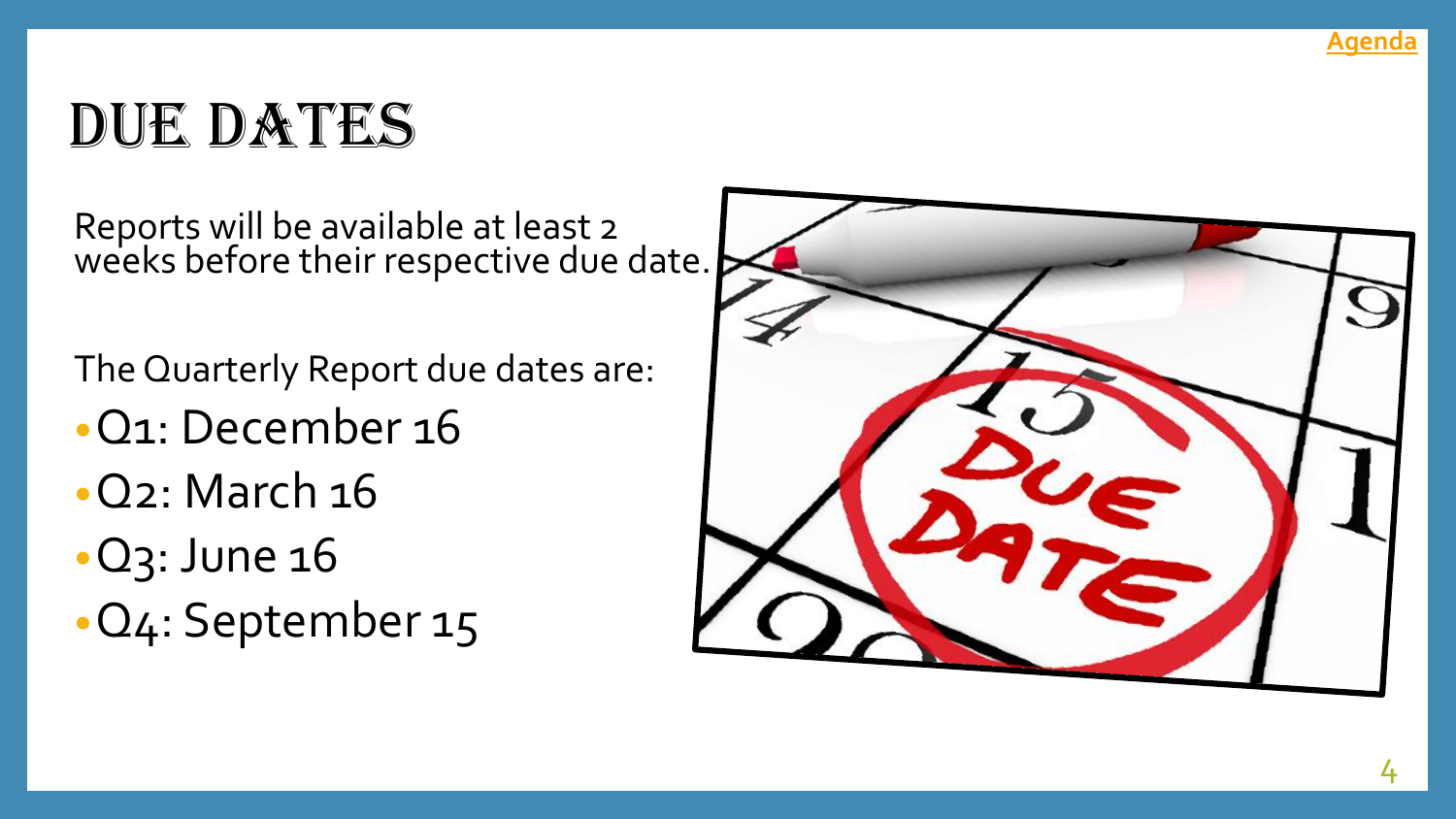

## <span id="page-4-0"></span>Logging In

Access the login screen at:

<http://americalearns.net/wscreporting>

| America Learns - Log In                              | <sup>2</sup> / <sup>2</sup> powered by<br><b>2<sup>1</sup> americalearns</b> |
|------------------------------------------------------|------------------------------------------------------------------------------|
| Log In<br>Username:<br><b>Remind Me</b><br>Password: |                                                                              |
| Terms of Service   Privacy Policy                    |                                                                              |

Your username and temporary password will be sent to you by email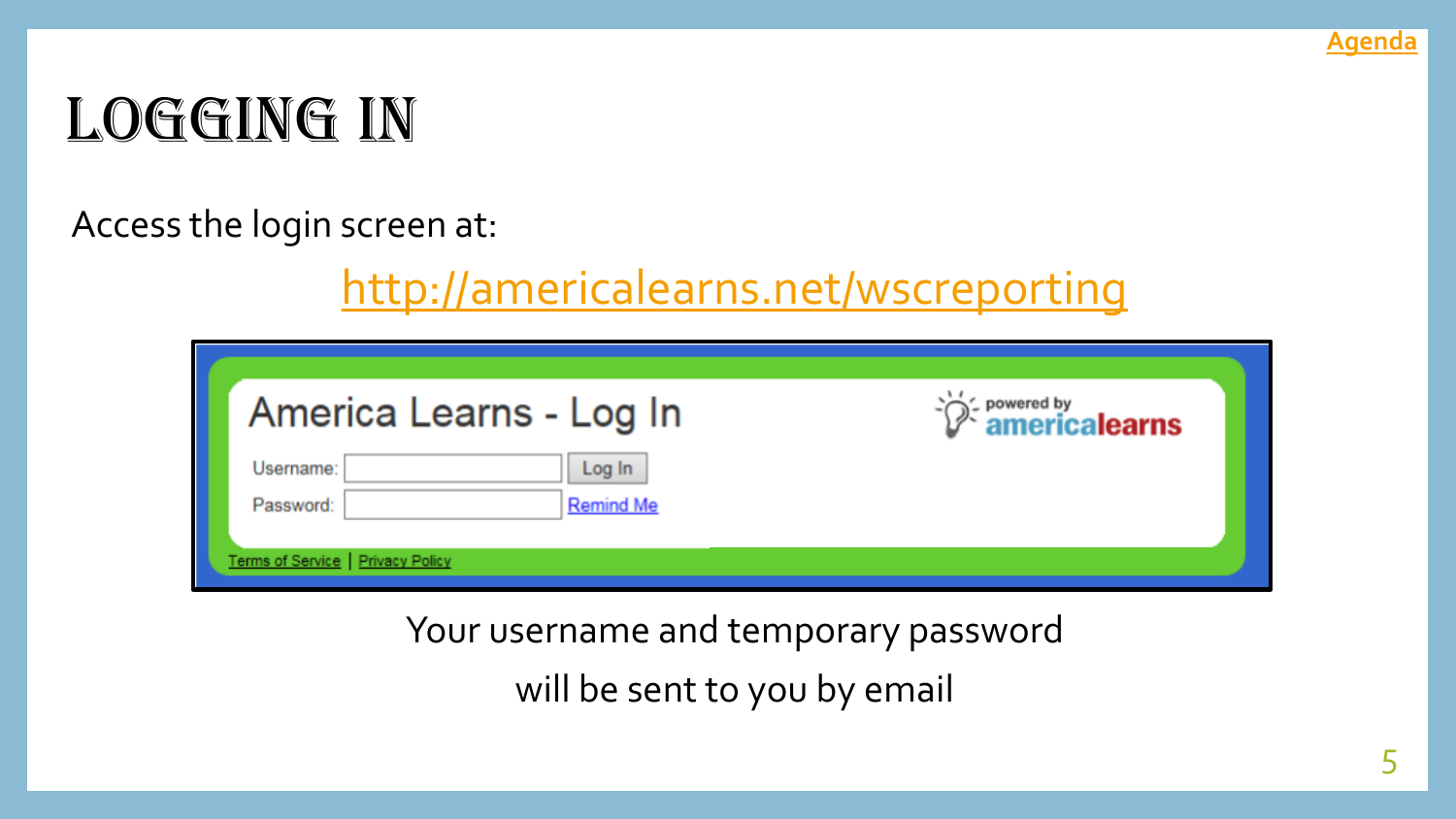

# HOME SCREEN

From the America Learns home screen you can …

- Update your profile and change your password by clicking **View and Update Profile.**
- Begin the current quarterly report by clicking the link under **Active Quarterly Reports**.
- View reports that were submitted earlier by clicking **My Quarterly Report Data** in the left toolbar.

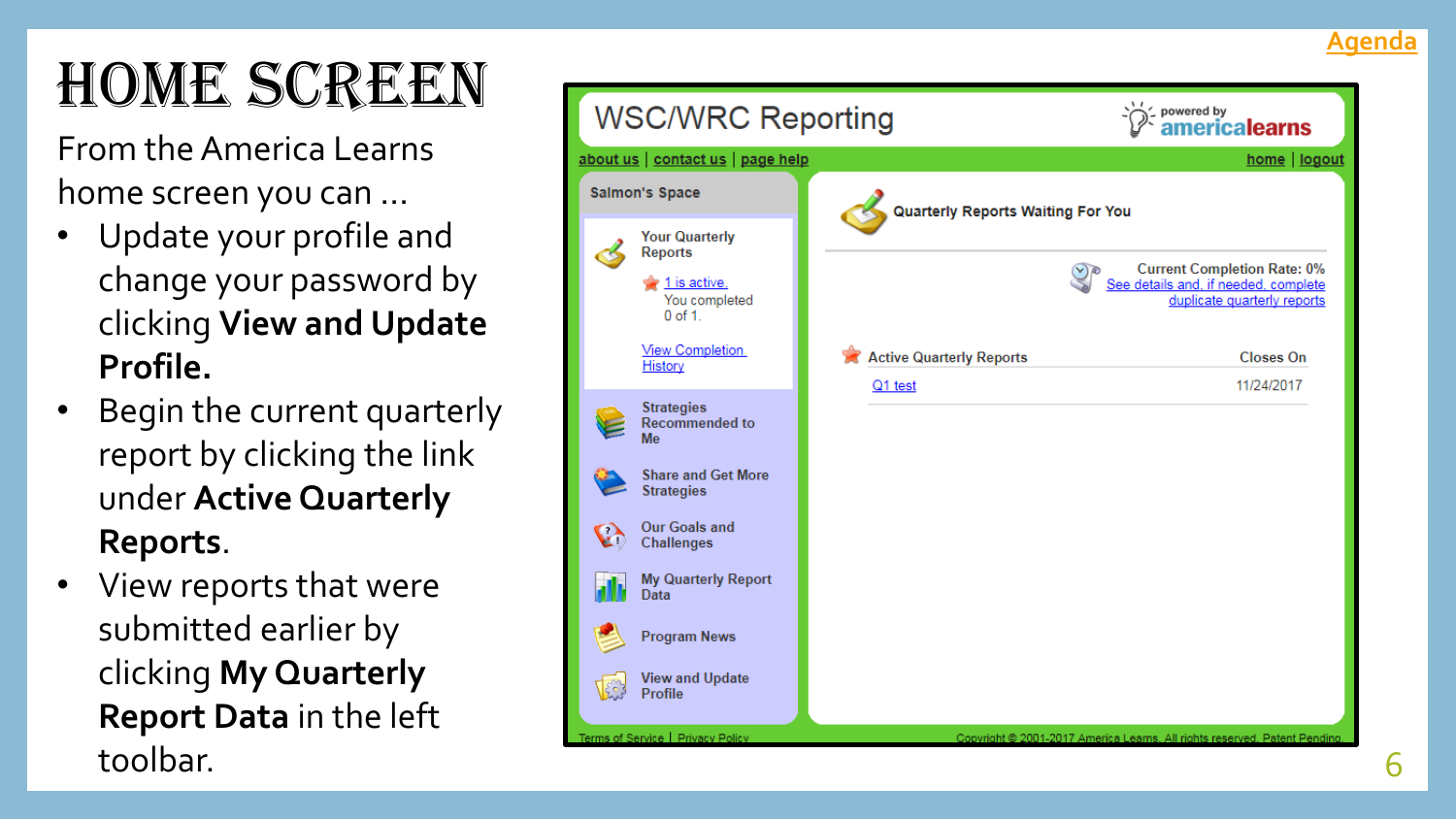

# PASSWORD CHANGE

- This window will appear after clicking **View and Update Profile** in the left toolbar.
- To change your password and other details, click **Edit** in the top right corner.
- \*Please do not change the First and Last name.

| <b>WSC/WRC Reporting</b>                                                                                                                                                                            |                                   |                     | powered by<br><b>americalearns</b> |               |             |
|-----------------------------------------------------------------------------------------------------------------------------------------------------------------------------------------------------|-----------------------------------|---------------------|------------------------------------|---------------|-------------|
| <u>about us   contact us   page help </u>                                                                                                                                                           |                                   |                     |                                    | home   logout |             |
| <b>Add</b><br><b>Salmon Savers</b><br><b>Photo</b>                                                                                                                                                  |                                   |                     |                                    |               | <b>Back</b> |
|                                                                                                                                                                                                     | <b>Name &amp; Contact Details</b> |                     |                                    |               | Edit        |
|                                                                                                                                                                                                     | <b>First Name</b>                 | Salmon              | <b>Last Name</b>                   | Savers        |             |
| <b>Mobile</b>                                                                                                                                                                                       |                                   |                     | <b>Mobile Carrier</b>              |               |             |
|                                                                                                                                                                                                     | $E$ -mail $\blacksquare$          | wscvista@esd.wa.gov | Password                           | ******        |             |
| <b>Status</b>                                                                                                                                                                                       |                                   | Active              |                                    |               |             |
| <b>Service Site Assignment</b><br><b>Quarterly Report Completion Rate</b><br><b>Terms of Service   Privacy Policy</b><br>Copyright @ 2001-2017 America Learns. All rights reserved. Patent Pending. |                                   |                     |                                    |               |             |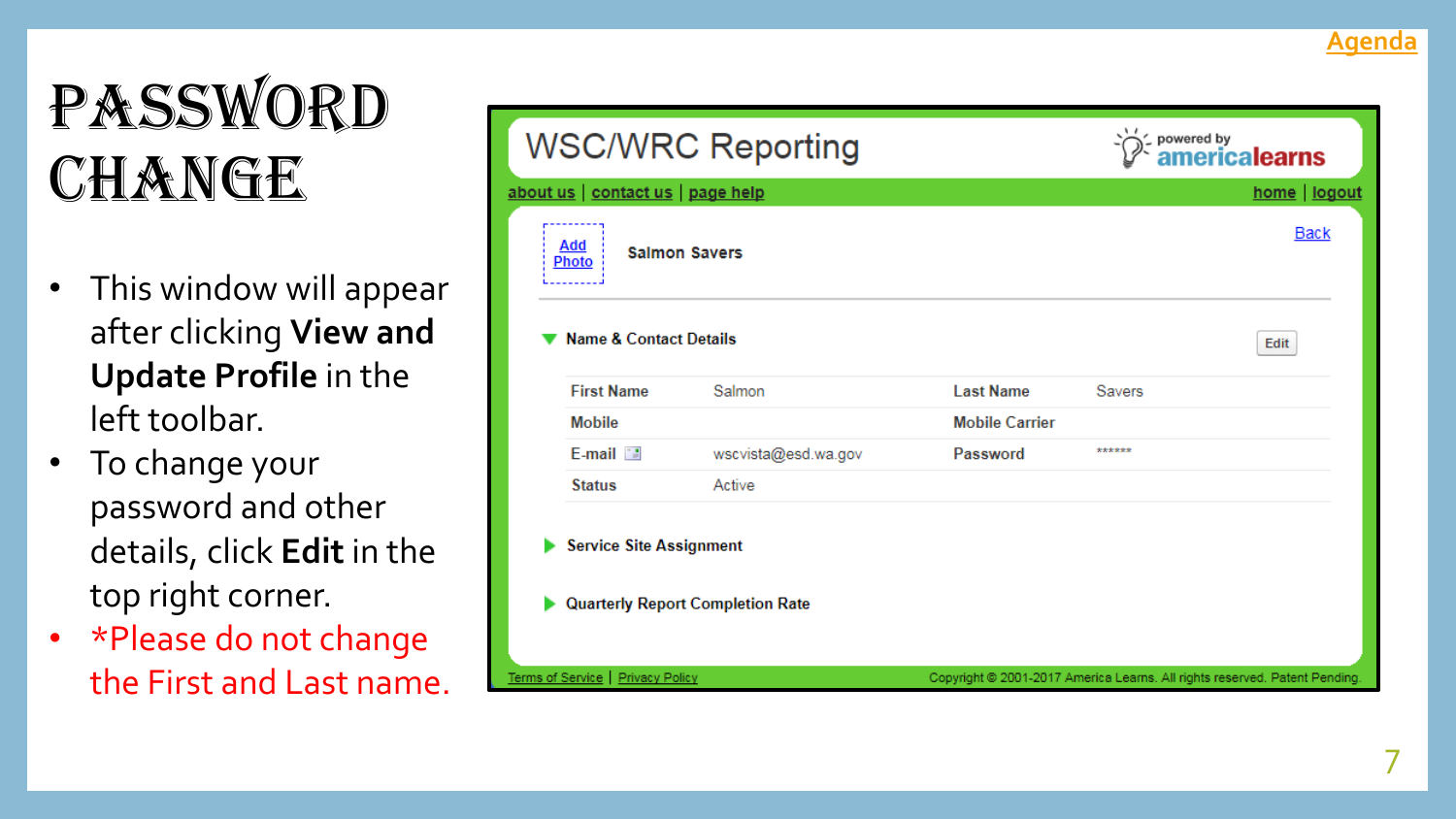

# PASSWORD CHANGE

- From here you can edit contact details including first and last name, email address, mobile information, and password.
- Click **Update** to save any changes.

|                                                                 | his powered by<br>WSC/WBC Penerting<br><b>Name &amp; Contact Details</b>                                                                                                          | <b>x</b> calearns            |
|-----------------------------------------------------------------|-----------------------------------------------------------------------------------------------------------------------------------------------------------------------------------|------------------------------|
| about us   contar<br>Add<br>S.<br>Photo                         | ዹ<br>*E-mail:<br>@esd.wa.gov<br><b>Mobile Device Carrier:</b><br>Select One<br>▼                                                                                                  | home   logout<br><b>Back</b> |
| Name & C                                                        | <b>Mobile Device Number (digits only):</b><br>10 digits without symbols or spaces                                                                                                 | Edit                         |
| <b>First Nam</b><br><b>Mobile</b><br>$E$ -mail<br><b>Status</b> | <b>Change Password:</b><br>Password Requirements:<br>- At least six characters in length<br>- Only use letters and numbers<br>- Should contain at least one number and one letter |                              |
| Service Si<br>Quarterly                                         | New Password:<br>Confirm Password:                                                                                                                                                |                              |
| Terms of Service   Priv                                         | Close without Changes<br>Update                                                                                                                                                   | erved. Patent Pending.       |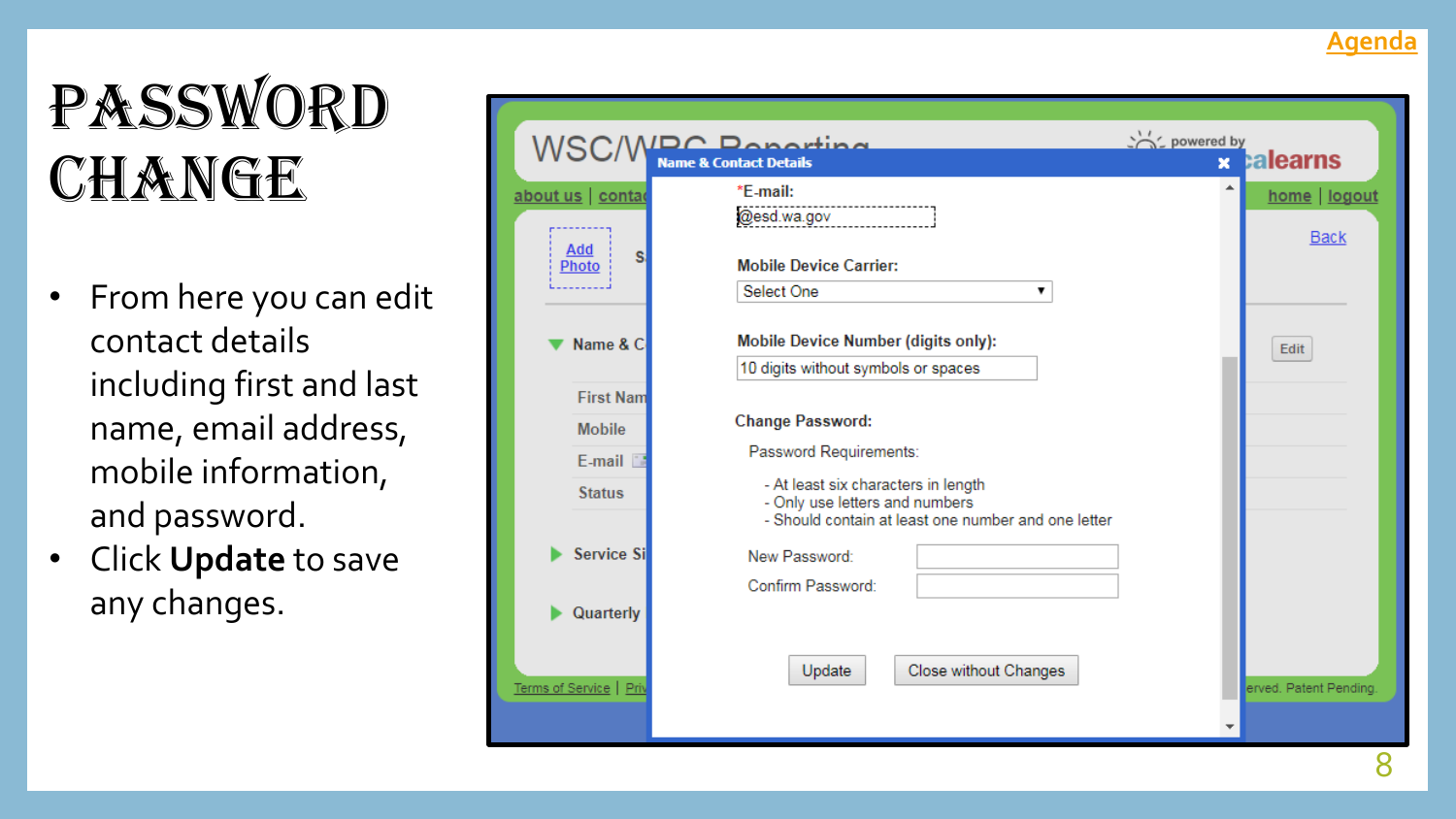### <span id="page-8-0"></span>BEGINNING THE QUARTERLY Report

When you are ready to begin the quarterly report, return to the home screen and click the link under **Active Quarterly Reports**.

You can find a link to a sample of the full WRC quarterly report, and other resources, on our website [HERE.](https://washingtonservicecorps.org/site-staff-resources/#quarterlyreporting)



**[Agenda](#page-1-0)**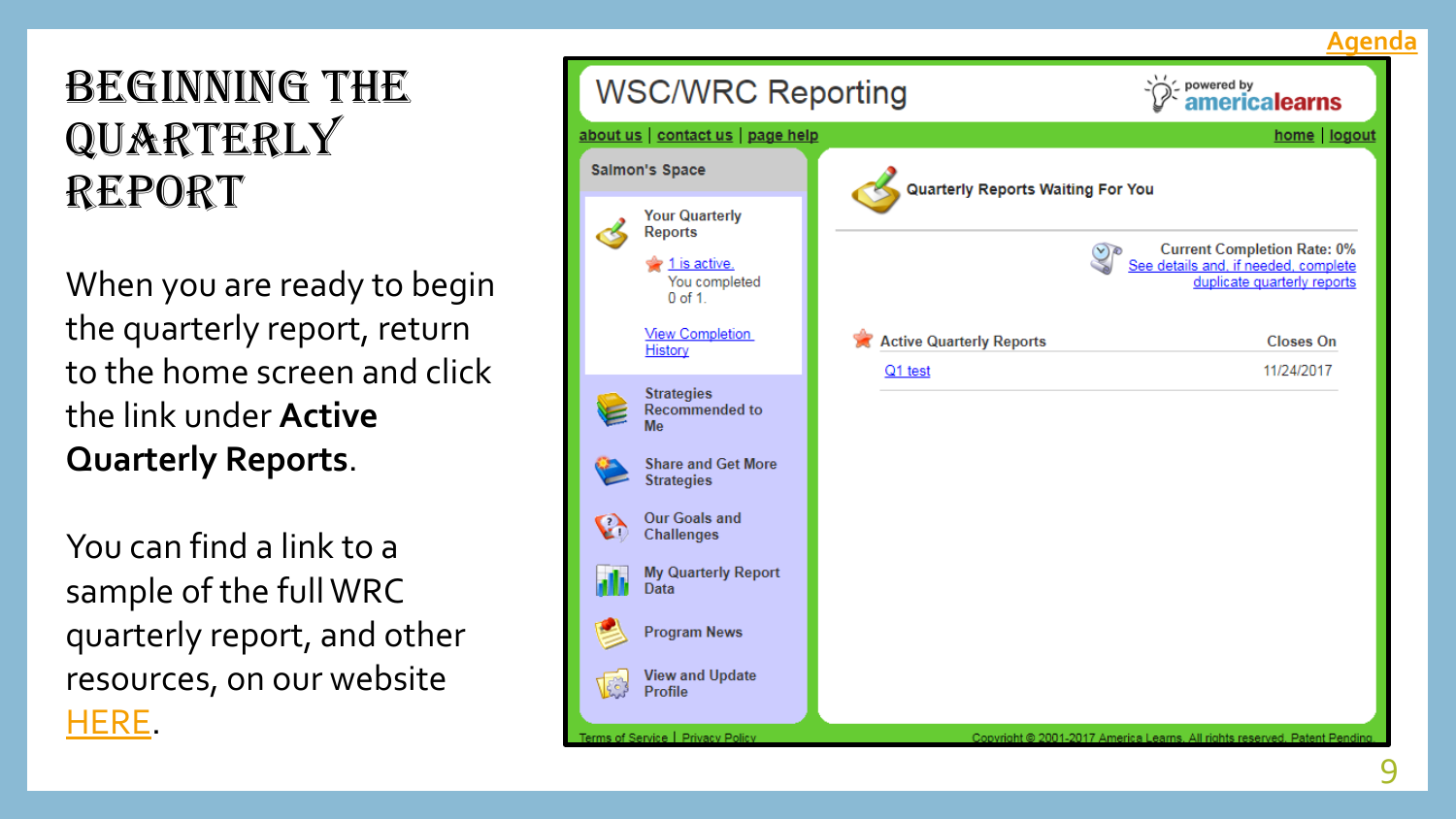### 4 Things keep track of for the Quarterly Report

- •The Title, Date, and Duration of any site sponsored trainings that your WRC members attended this quarter.
- •Family Literacy Events/Activities that your members were involved with this quarter, and the number of participants.
- •The number of volunteers recruited and/or managed by your members (ongoing/episodic)
- •*WRC program student data* and record keeping process



**[Agenda](#page-1-0)**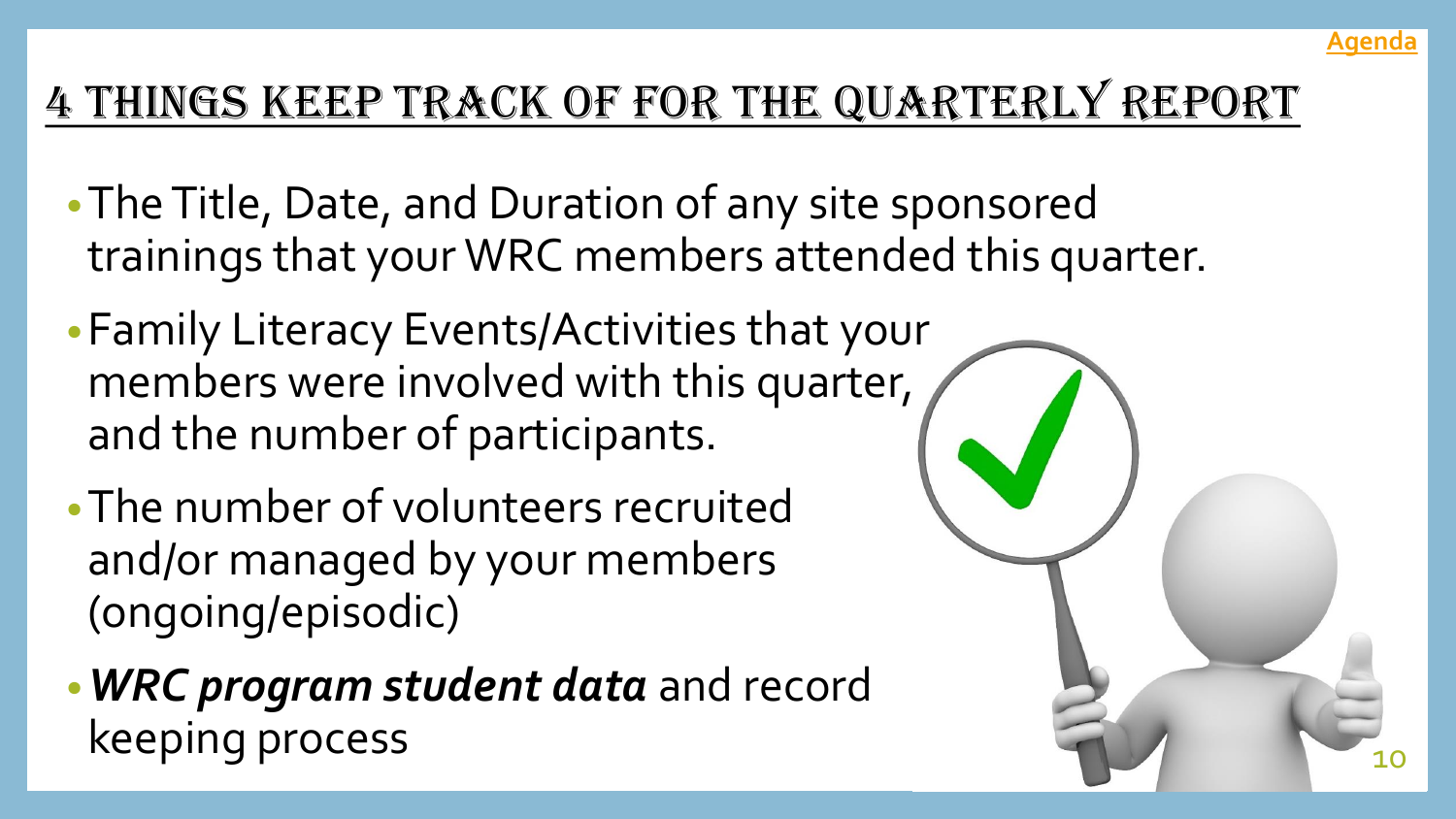# WRC STUDENT DATA

- Data on WRC student participation and progress is needed in order to corroborate data received through CEDARS at the end of the year.
- You may not be able to determine growth in reading proficiency or whether students have reached grade -level benchmark until after the end -of -year assessment. If there is no applicable data, enter zero in those fields.
- Use the Comments box to describe any other relevant information regarding WRC program participation and progress.

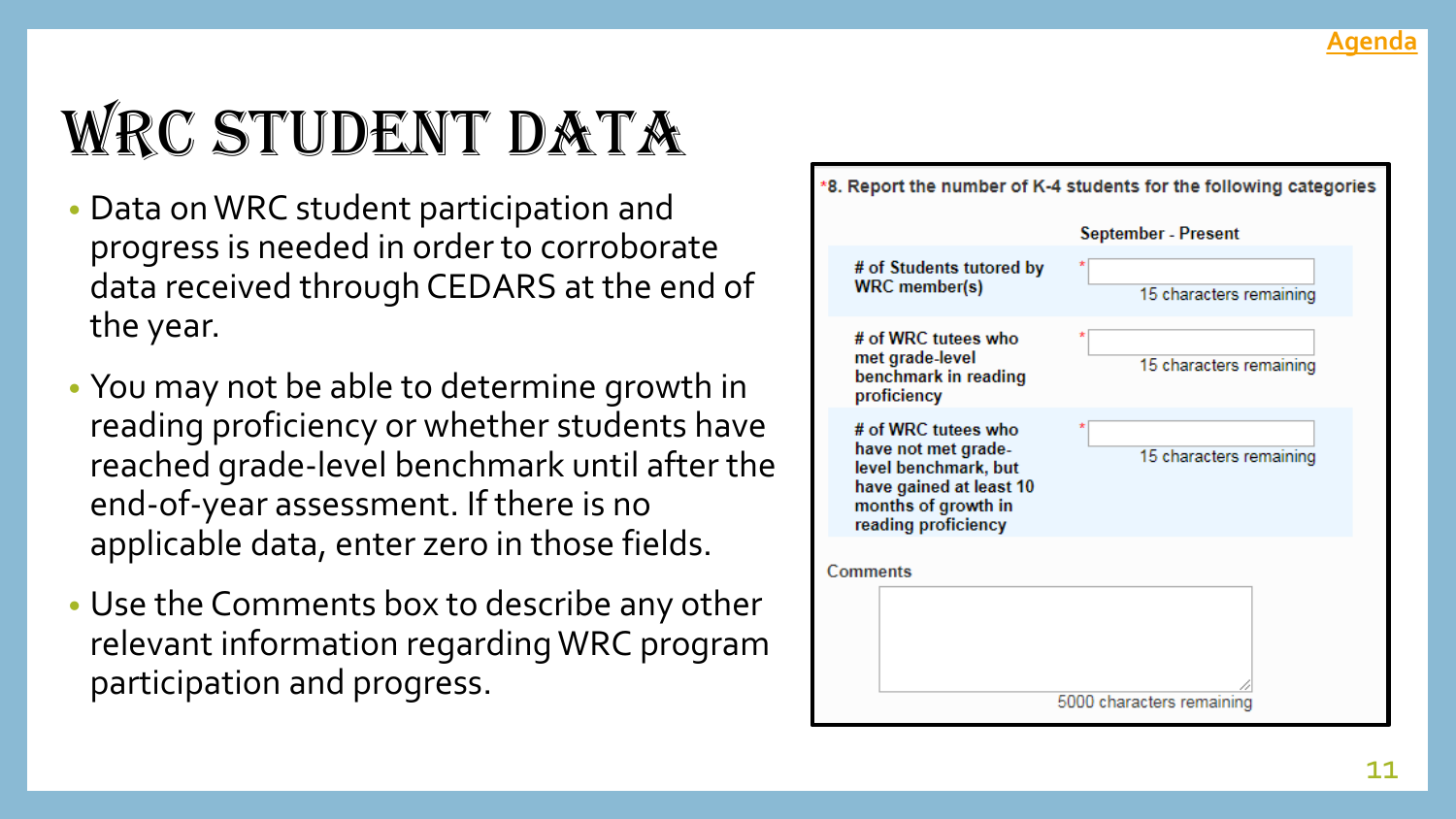

# <span id="page-11-0"></span>SAVING YOUR QUARTERLY REPORT

- •You can save your quarterly report by clicking the link at the bottom of the form.
- •After clicking, you will be able to select whether you wish to continue completing the quarterly report, or complete it at a later time.

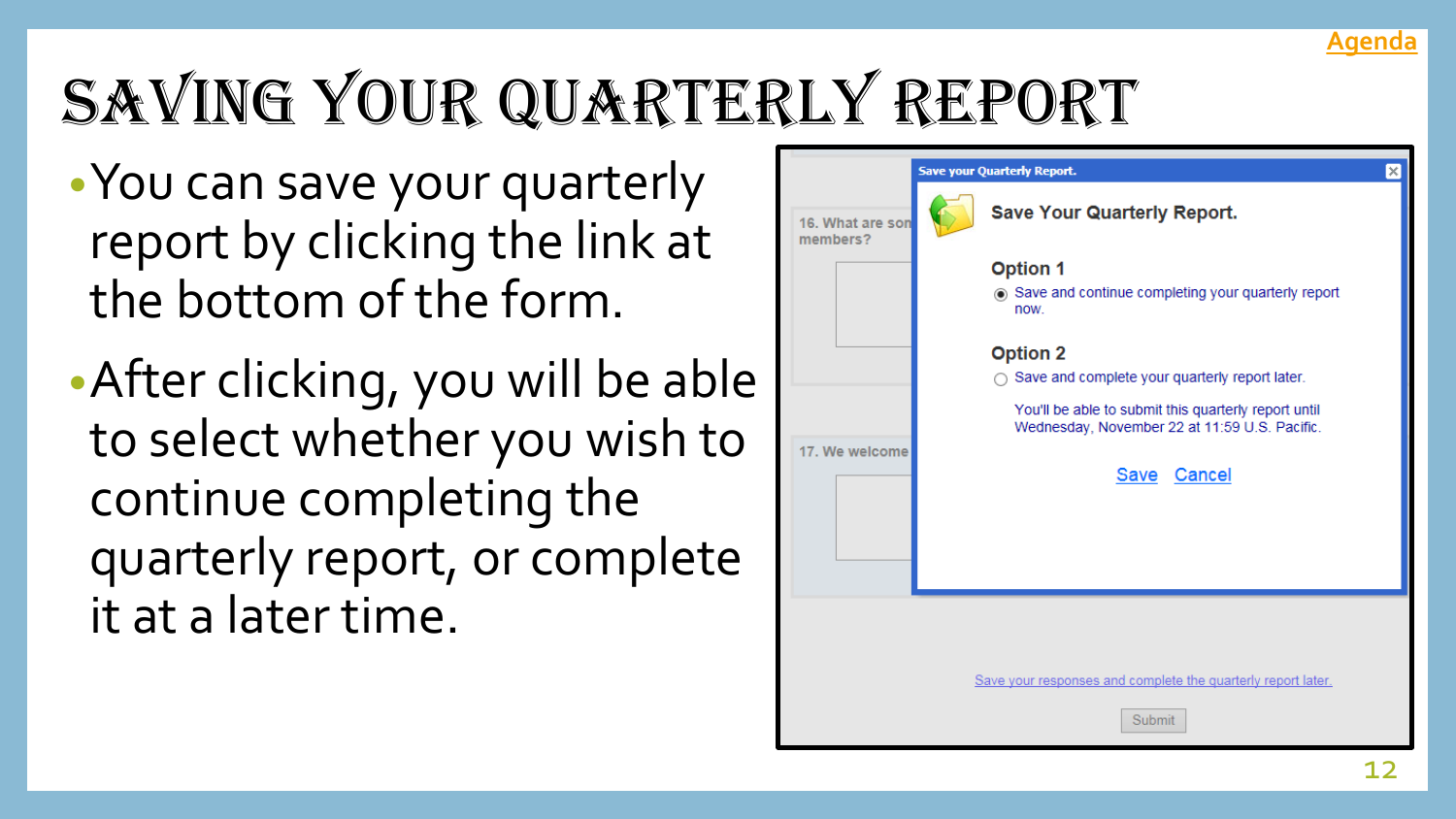

# <span id="page-12-0"></span>SUBMITTING YOUR QUARTERLY REPORT

- •Submit the report by clicking the button at the bottom of the form.
- If required questions were left blank, a window will pop-up listing those questions, and a large red star will appear next to those questions on the form.
- If you do not have the needed info, enter "0" or "N/A" and make a note in a comment box before submitting.

#### Please finish responding to the required questions.

 $# 1$ 



Please finish responding to the required questions.

You'll be able to submit your quarterly report after responding to the following questions.

| # 1  |  |  |  |
|------|--|--|--|
| #2   |  |  |  |
| #3   |  |  |  |
| #4   |  |  |  |
| #8   |  |  |  |
| # 11 |  |  |  |
| # 12 |  |  |  |
|      |  |  |  |

After you click OK below, we'll mark the questions noted above with a red star.

OK.

Save your responses and complete the quarterly report later.

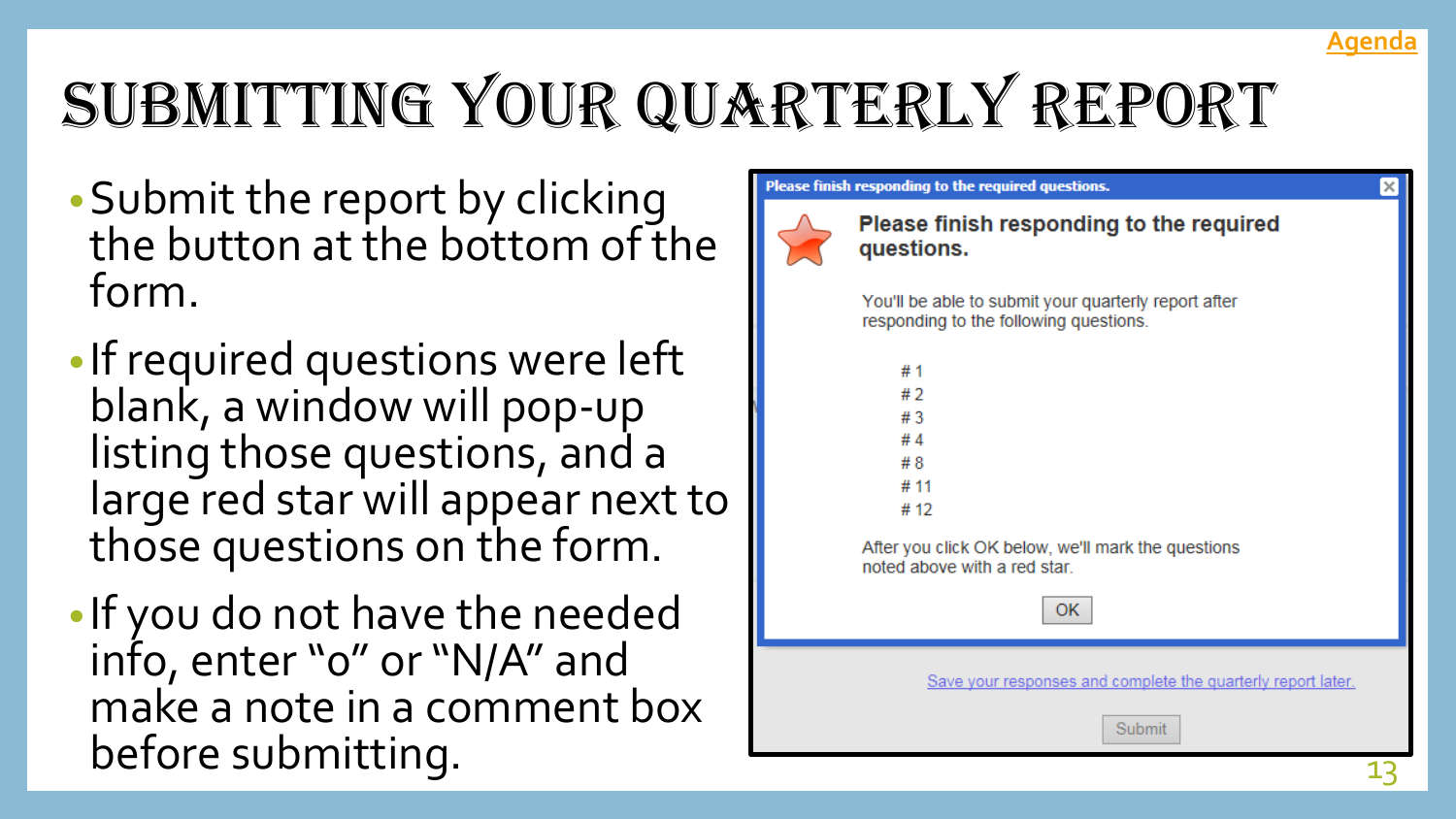#### **[Agenda](#page-1-0)**

### <span id="page-13-0"></span>Reviewing Completed Reports

- To view submitted quarterly reports, first click **My Quarterly Report Data** in the left toolbar
- From here you can view all data between a selected time period, or only the data from an individual report.
- To review an individual report, select the appropriate start and end period for that report and click **View Individual Reports** at the bottom of

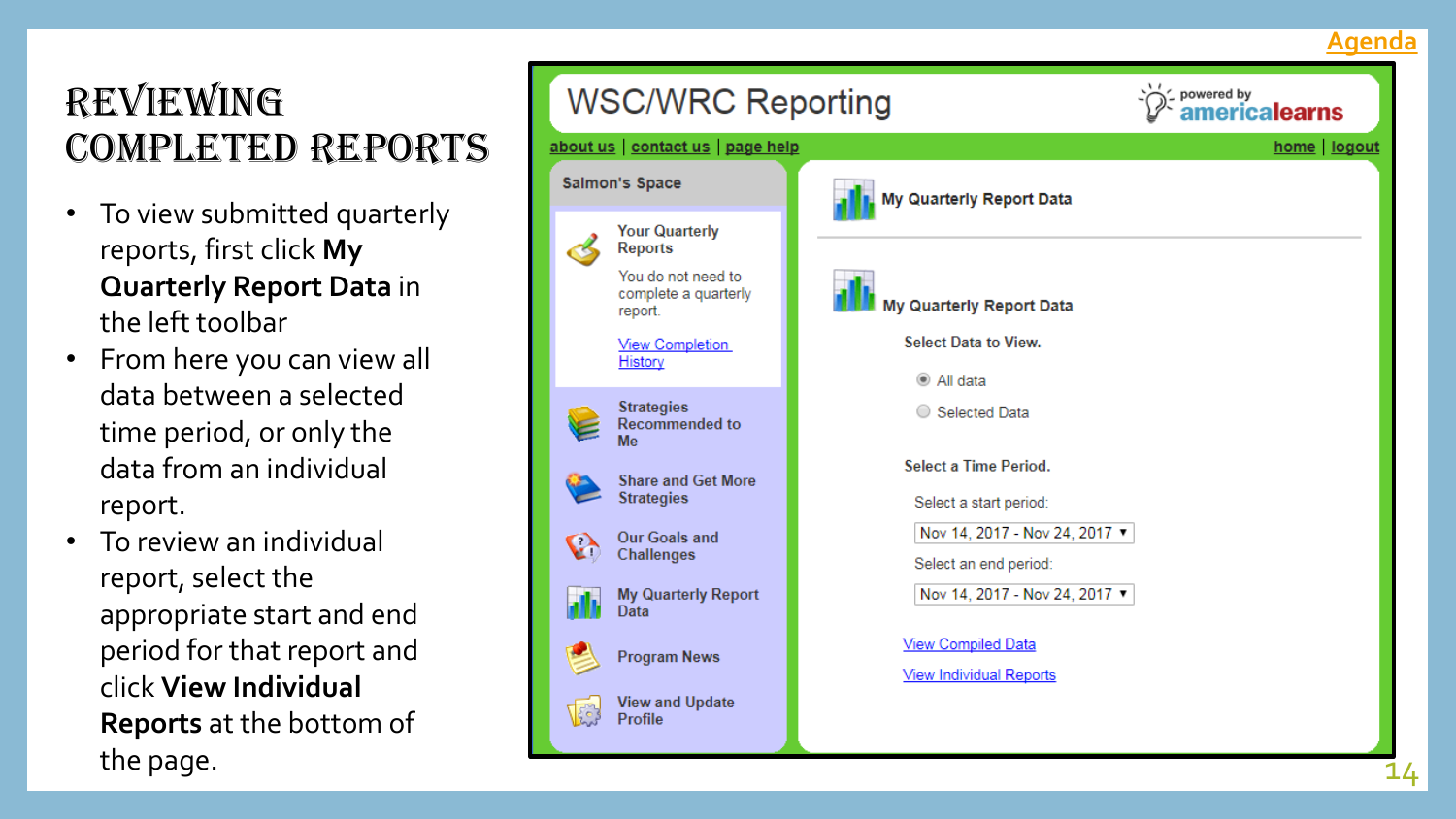#### **[Agenda](#page-1-0)**

### REVIEWING Completed Reports

- Individual reports will display the quarterly report questions in yellow, and your responses in white.
- You can print your report directly from your browser.

| <b>WSC/WRC Reporting</b>                                                                                       | powered by<br><b>americalearns</b> |
|----------------------------------------------------------------------------------------------------------------|------------------------------------|
| about us   contact us   page help                                                                              | salmon's space   home   logout     |
| <b>Salmon's Quarterly Report</b>                                                                               |                                    |
| <b>SALMON SAVERS</b><br>Nov 14, 2017 - Nov 24, 2017                                                            |                                    |
| Name of your Organization                                                                                      |                                    |
| <b>NAME OF ORGANIZATION1</b><br>Salmon Savers Elementary                                                       |                                    |
| What was your WRC member recruitment strategy this year?                                                       |                                    |
| <b>WRC MEMBER RECRUITMENT STRATEGIES</b>                                                                       |                                    |
| We had no recruitment strategy                                                                                 |                                    |
| Report the number of individuals who applied to be AmeriCorps members at your site.                            |                                    |
| <b>WRC 16-17 APPLICANTS</b><br>0                                                                               |                                    |
| <b>Member Informantion</b>                                                                                     |                                    |
| No data.                                                                                                       |                                    |
| How often do you meet with each of your WRC member(s) to consult about their service?                          |                                    |
| <b>MEETING FREQUENCY WITH MEMBERS</b><br>Three to Four times per month                                         |                                    |
| What site sponsored training or professional development opportunities did WRC members attend<br>this quarter? |                                    |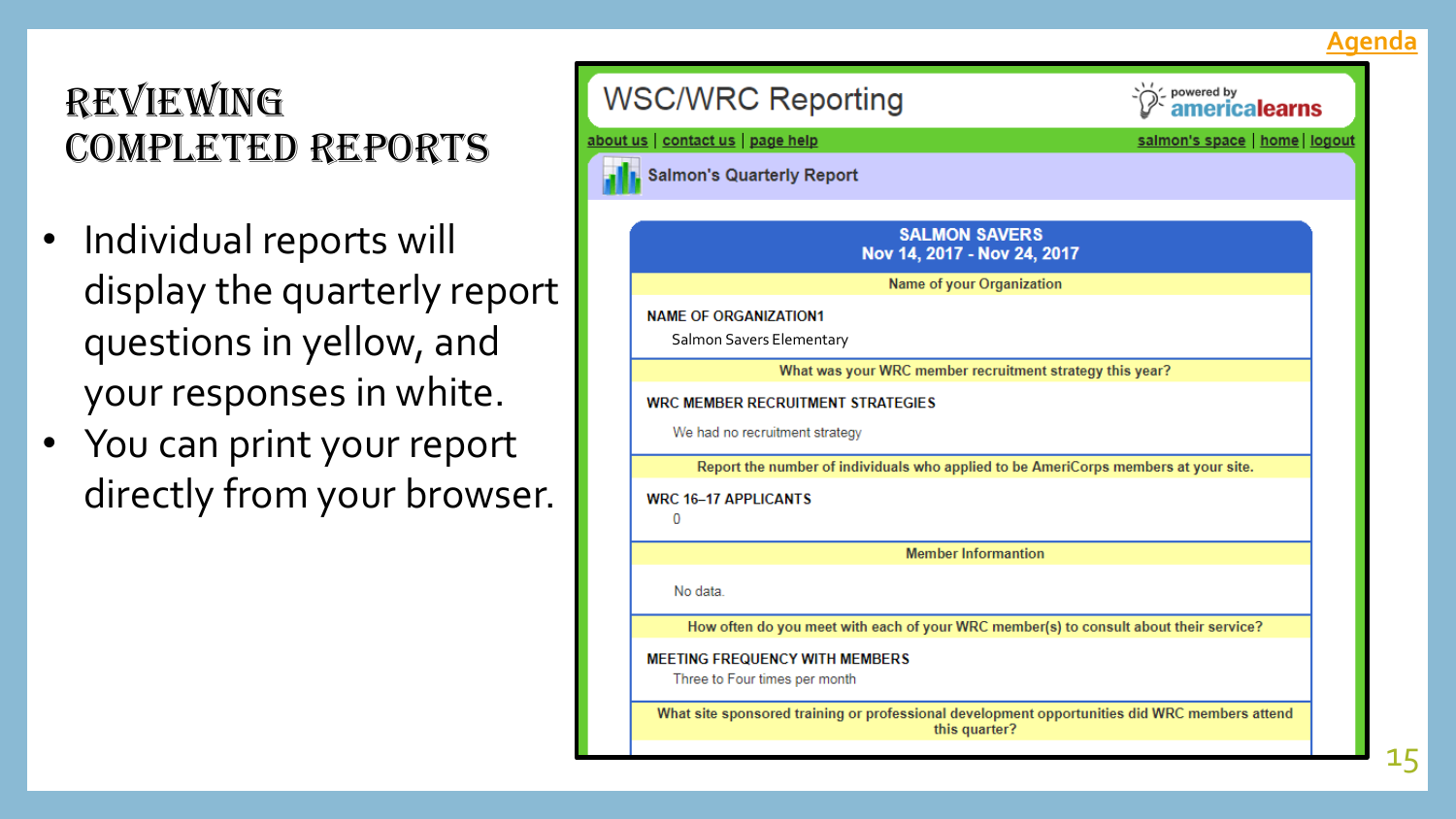

### <span id="page-15-0"></span>Revising Completed Reports

- After completing a quarterly report, you may receive an email requesting edits.
- If this happens, login to America Learns and click on the quarterly report link to revise your responses.

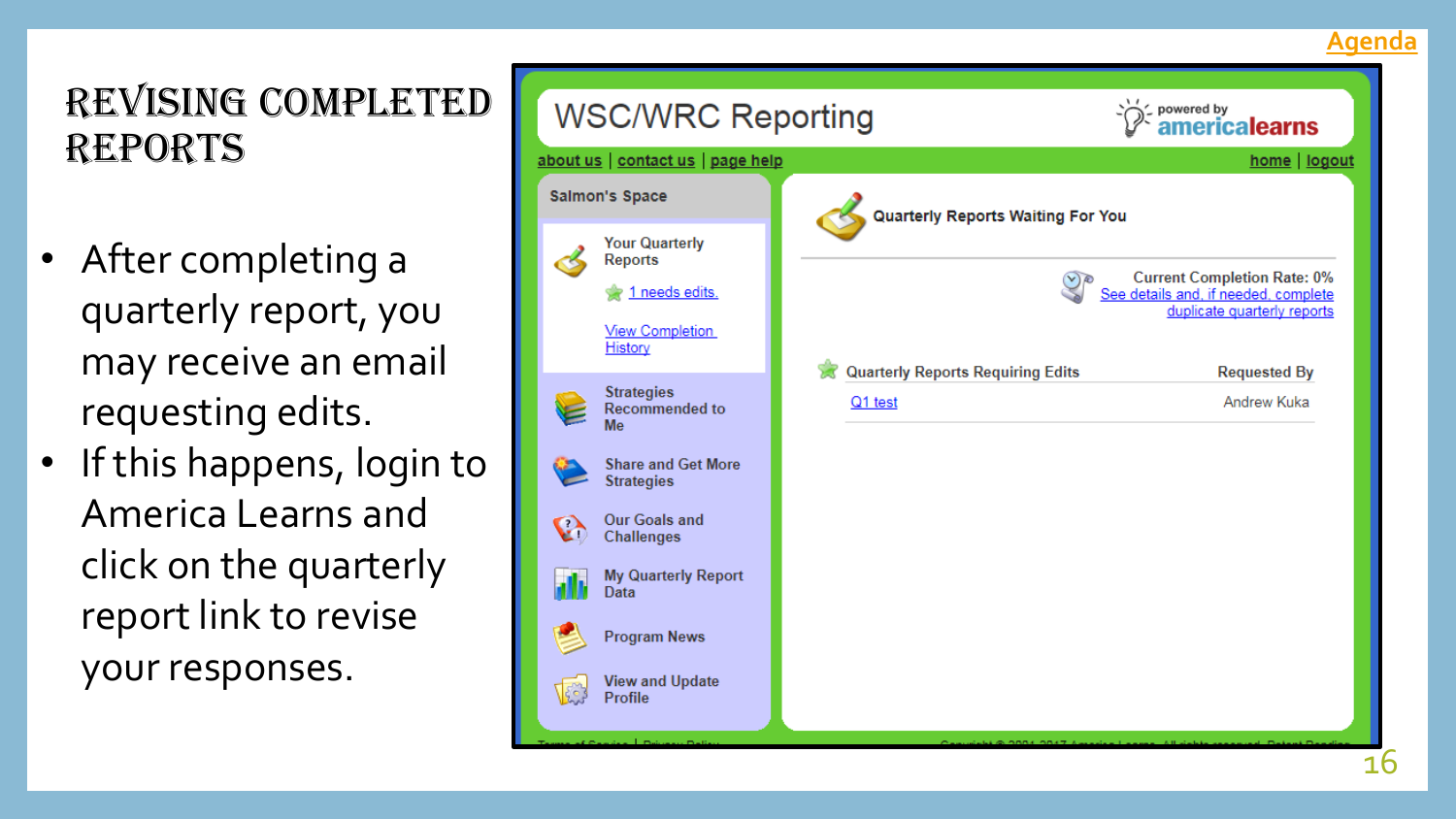

#### Revising Completed Reports

- Under each question which revisions are requested, there will be an open lock icon and a note specifying what changes need to be made.
- In this case, Salmon Savers mistakenly indicated that they had zero applicants and zero members.
- When finished revising, click **Submit** at the bottom of the page.

| *3. Report the number of individuals who applied to be AmeriCorps members at your site. |                                                                                     |                                                                                                                                                                                                                   |  |
|-----------------------------------------------------------------------------------------|-------------------------------------------------------------------------------------|-------------------------------------------------------------------------------------------------------------------------------------------------------------------------------------------------------------------|--|
|                                                                                         | edit, Salmon Savers has active members and must have had some number of applicants. | Note from Andrew Kuka about why your initial response to this question needs to be updated: Please                                                                                                                |  |
| 0                                                                                       | 14 characters remaining                                                             |                                                                                                                                                                                                                   |  |
|                                                                                         |                                                                                     |                                                                                                                                                                                                                   |  |
| 4. Member Informantion                                                                  |                                                                                     |                                                                                                                                                                                                                   |  |
| or they have exited.                                                                    |                                                                                     | Note from Andrew Kuka about why your initial response to this question needs to be updated: Salmon<br>Savers was awarded a member that was active this quarter. Please indicate whether there is a member active, |  |
|                                                                                         | #                                                                                   | <b>Comments</b>                                                                                                                                                                                                   |  |
| <b>WRC</b> members<br>currently active at your<br>site                                  | $*0$<br>۷.                                                                          | 100 characters remaining                                                                                                                                                                                          |  |
| <b>WRC</b> members who<br>have exited early from<br>your site                           | $*0$<br>▼                                                                           | 100 characters remaining                                                                                                                                                                                          |  |